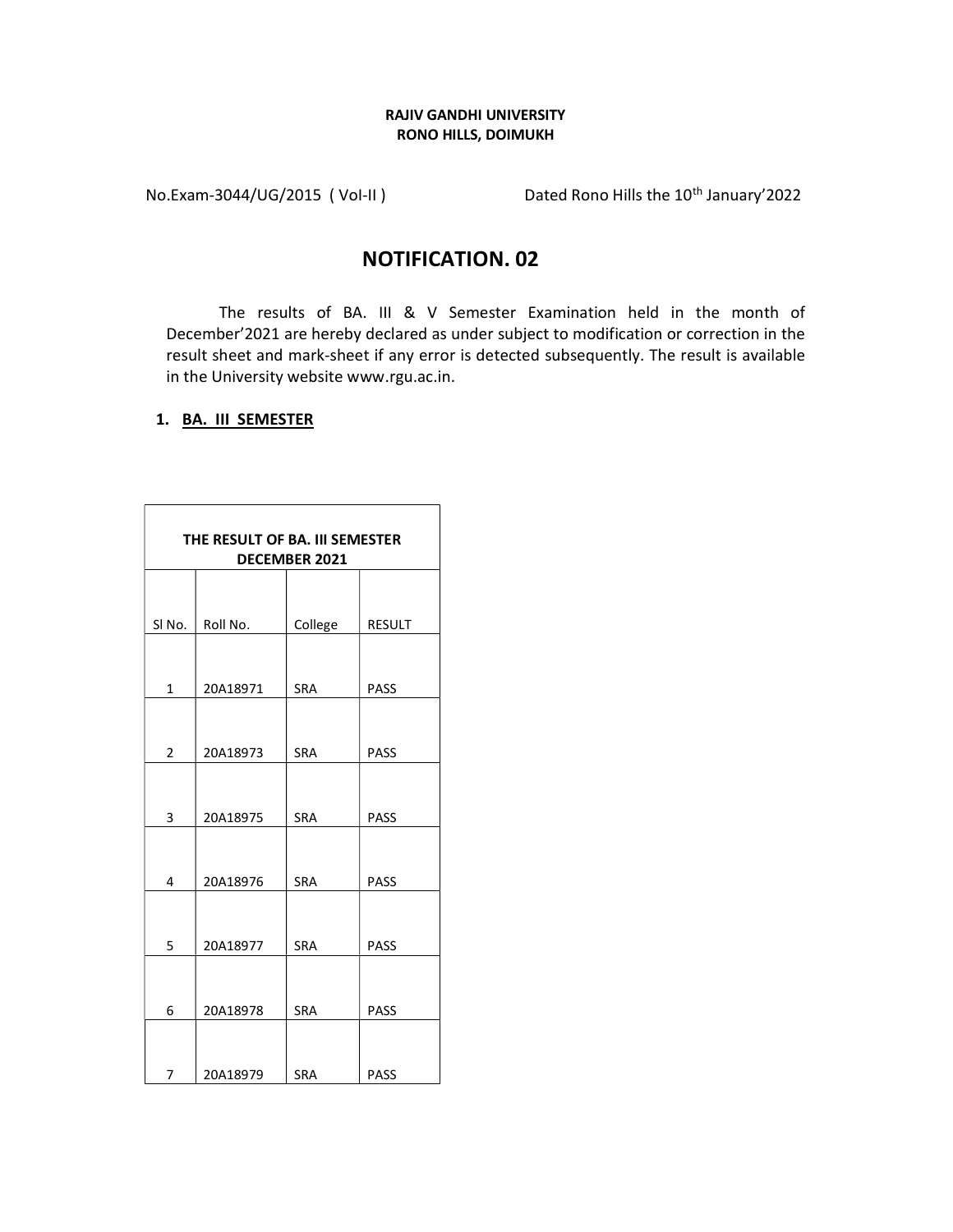| 8              | 20A18980 | SRA          | PASS        |
|----------------|----------|--------------|-------------|
|                |          |              |             |
| $\mathbf{1}$   | 20A18901 | <b>KGIHE</b> | PASS        |
|                |          |              |             |
| $\overline{2}$ | 20A18902 | KGIHE        | PASS        |
|                |          |              |             |
|                |          |              |             |
| 3              | 20A18903 | <b>KGIHE</b> | PASS        |
|                |          |              |             |
| 4              | 20A18904 | KGIHE        | PASS        |
|                |          |              |             |
| 6              | 20A18906 | <b>KGIHE</b> | PASS        |
|                |          |              |             |
| 8              | 20A18908 | <b>KGIHE</b> | <b>PASS</b> |
|                |          |              |             |
|                |          |              |             |
| 9              | 20A18909 | KGIHE        | PASS        |
|                |          |              |             |
| 10             | 20A18910 | <b>KGIHE</b> | <b>PASS</b> |
|                |          |              |             |
| $\mathbf{1}$   | 20A18801 | <b>DPBC</b>  | PASS        |
|                |          |              |             |
| $\overline{2}$ | 20A18802 | DPBC         | PASS        |
|                |          |              |             |
|                |          |              |             |
| 3              | 20A18803 | <b>DPBC</b>  | PASS        |
|                |          |              |             |
| 4              | 20A18804 | D P B C      | PASS        |
|                |          |              |             |
| 5              | 20A18805 | <b>DPBC</b>  | PASS        |
|                |          |              |             |
| 6              | 20A18806 | <b>DPBC</b>  | PASS        |
|                |          |              |             |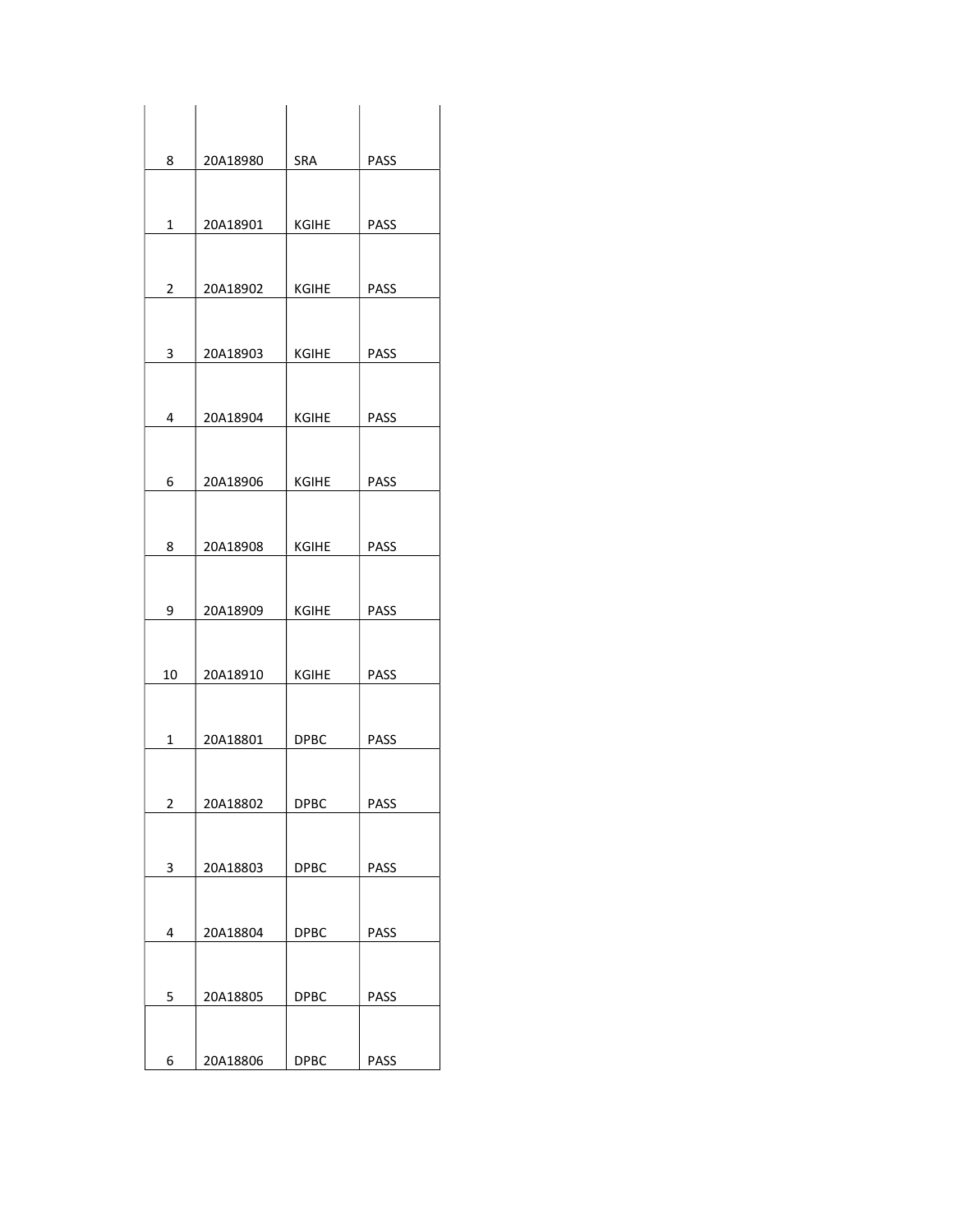| 7  | 20A18807 | <b>DPBC</b> | PASS        |
|----|----------|-------------|-------------|
|    |          |             |             |
| 8  | 20A18808 | <b>DPBC</b> | <b>PASS</b> |
|    |          |             |             |
| 9  | 20A18810 | <b>DPBC</b> | PASS        |
|    |          |             |             |
| 10 | 20A18811 | <b>DPBC</b> | PASS        |
|    |          |             |             |
| 11 | 20A18812 | <b>DPBC</b> | PASS        |
|    |          |             |             |
| 12 | 20A18813 | <b>DPBC</b> | PASS        |
|    |          |             |             |
| 13 | 20A18814 | <b>DPBC</b> | <b>PASS</b> |
|    |          |             |             |
| 14 | 20A18815 | <b>DPBC</b> | PASS        |
|    |          |             |             |
| 15 | 20A18816 | <b>DPBC</b> | PASS        |
|    |          |             |             |
| 16 | 20A18817 | <b>DPBC</b> | PASS        |
|    |          |             |             |
| 17 | 20A18818 | <b>DPBC</b> | PASS        |
| 18 | 20A18820 | <b>DPBC</b> | <b>PASS</b> |
|    |          |             |             |
| 19 | 20A18821 | DPBC        | <b>PASS</b> |
|    |          |             |             |
| 20 | 20A18822 | <b>DPBC</b> | PASS        |
|    |          |             |             |
| 21 | 20A18823 | <b>DPBC</b> | PASS        |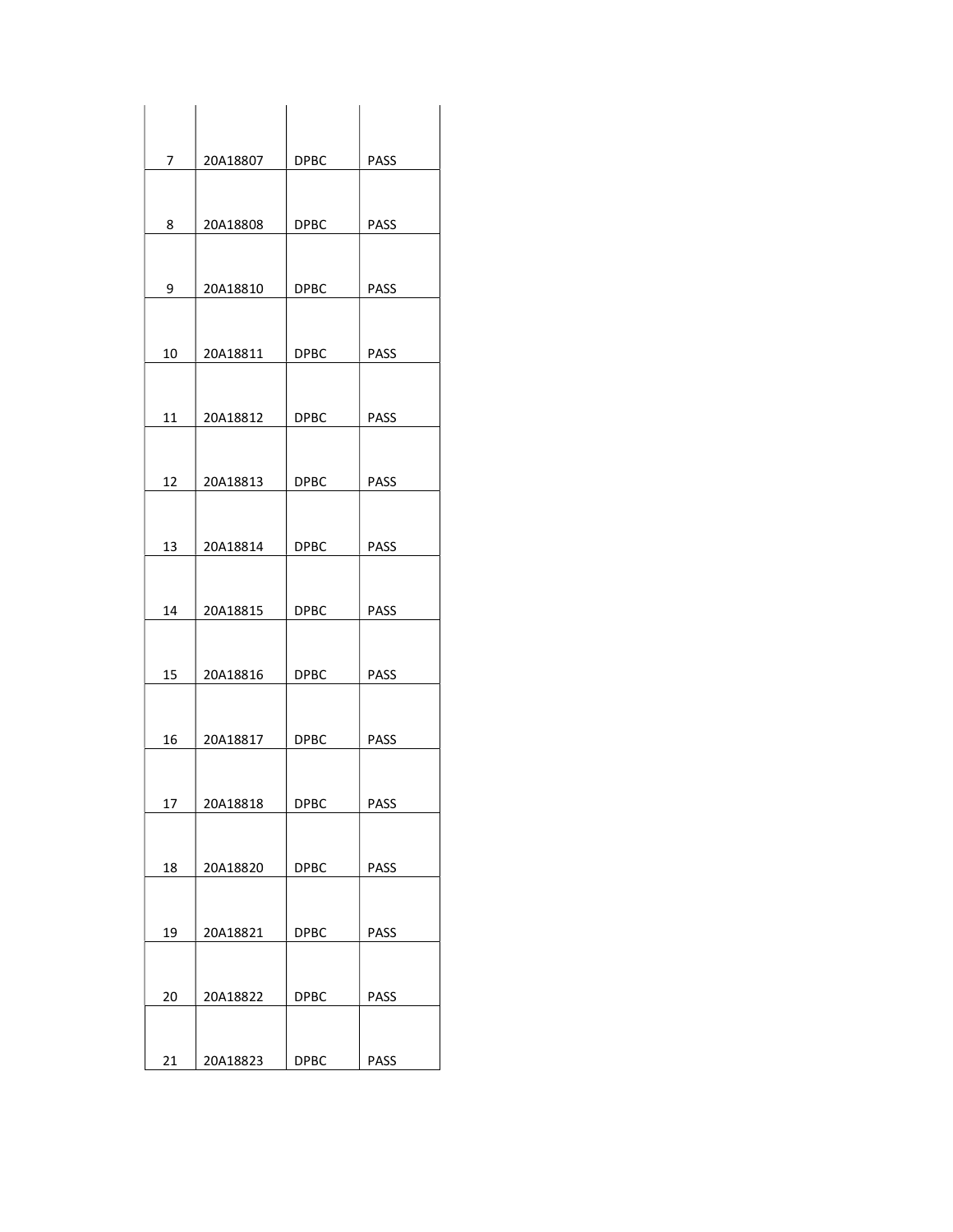| 22             | 20A18824 | <b>DPBC</b> | PASS        |
|----------------|----------|-------------|-------------|
|                |          |             |             |
| 23             | 20A18825 | <b>DPBC</b> | PASS        |
|                |          |             |             |
|                |          |             |             |
| 24             | 20A18826 | <b>DPBC</b> | PASS        |
|                |          |             |             |
| 25             | 20A18827 | <b>DPBC</b> | <b>PASS</b> |
|                |          |             |             |
|                |          |             |             |
| 26             | 20A18828 | <b>DPBC</b> | PASS        |
|                |          |             |             |
| 27             | 20A18829 | <b>DPBC</b> | PASS        |
|                |          |             |             |
|                |          |             |             |
| 28             | 20A18830 | <b>DPBC</b> | <b>PASS</b> |
|                |          |             |             |
| 29             | 20A18831 | <b>DPBC</b> | PASS        |
|                |          |             |             |
| 30             | 20A18832 | <b>DPBC</b> | <b>PASS</b> |
|                |          |             |             |
|                |          |             |             |
| 31             | 20A18833 | <b>DPBC</b> | PASS        |
|                |          |             |             |
| 32             | 20A18834 | <b>DPBC</b> | PASS        |
|                |          |             |             |
|                |          |             |             |
| 33             | 20A18835 | <b>DPBC</b> | PASS        |
|                |          |             |             |
| 34             | 20A18836 | DPBC        | PASS        |
|                |          |             |             |
|                |          |             |             |
| $\mathbf{1}$   | 20A18701 | <b>MTMC</b> | PASS        |
|                |          |             |             |
| $\overline{2}$ | 20A18702 | <b>MTMC</b> | PASS        |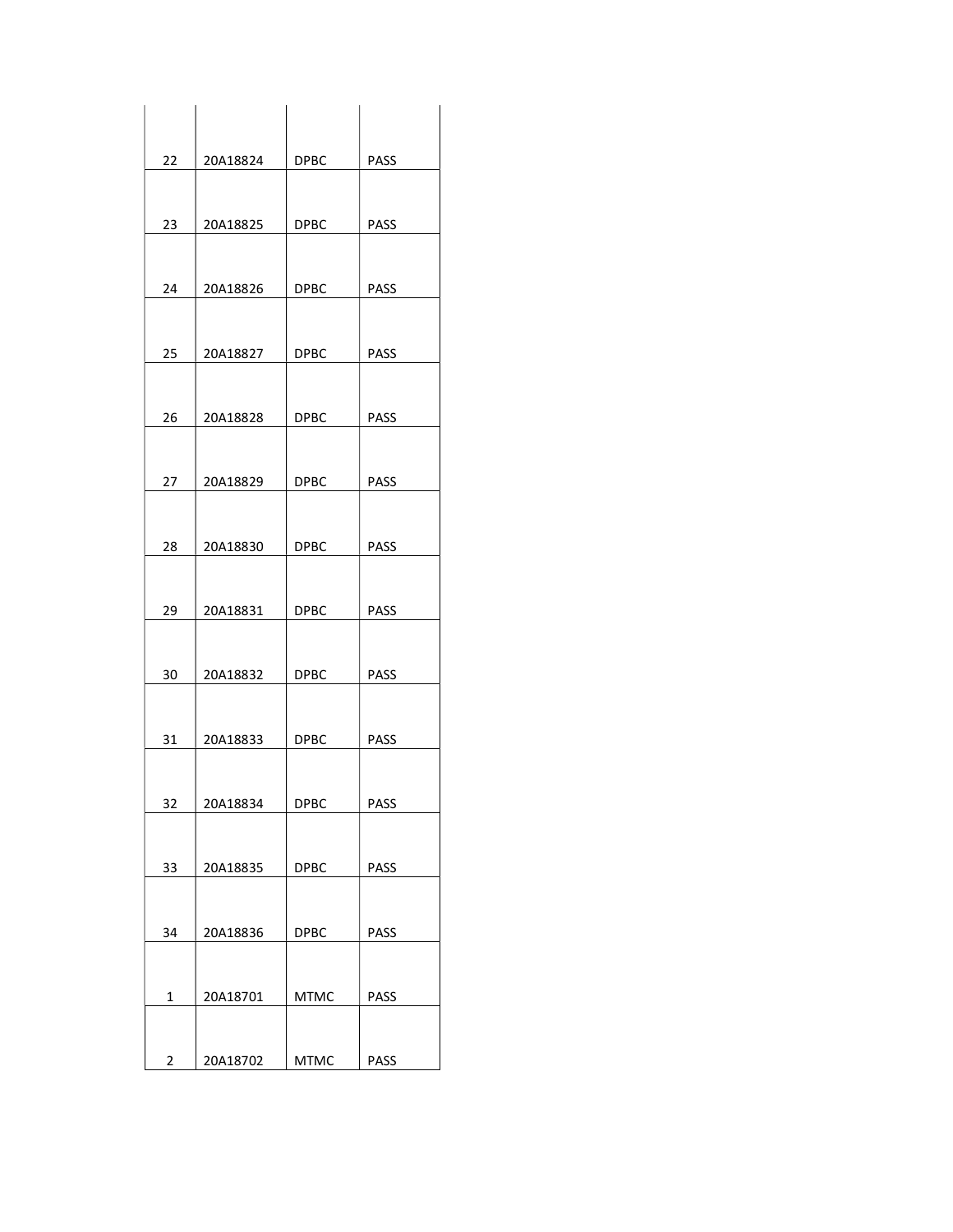| 3 | 20A18703 | <b>MTMC</b> | AB          |
|---|----------|-------------|-------------|
|   |          |             |             |
| 4 | 20A18704 | <b>MTMC</b> | <b>PASS</b> |
|   |          |             |             |
| 5 | 20A18705 | <b>MTMC</b> | <b>PASS</b> |
|   |          |             |             |
| 6 | 20A18706 | <b>MTMC</b> | <b>PASS</b> |

## 2. BA. V SEMESTER

| THE RESULT OF BA. V SEMESTER DECEMBER 2021 |          |            |               |  |  |  |
|--------------------------------------------|----------|------------|---------------|--|--|--|
| SI                                         |          |            |               |  |  |  |
| No.                                        | Roll No. | College    | <b>RESULT</b> |  |  |  |
| 1                                          | 19A18972 | SRA        | PASS          |  |  |  |
| 2                                          | 19A18973 | SRA        | PASS          |  |  |  |
|                                            |          |            |               |  |  |  |
| 3                                          | 19A18974 | SRA        | PASS          |  |  |  |
| 4                                          | 19A18975 | <b>SRA</b> | <b>PASS</b>   |  |  |  |
| 5                                          | 19A18976 | SRA        | PASS          |  |  |  |
| 6                                          | 19A18977 | SRA        | PASS          |  |  |  |
| 7                                          | 19A18978 | SRA        | <b>PASS</b>   |  |  |  |
| 8                                          | 19A18979 | SRA        | PASS          |  |  |  |
| 9                                          | 19A18980 | SRA        | <b>PASS</b>   |  |  |  |
| 10                                         | 19A18981 | <b>SRA</b> | PASS          |  |  |  |
| 11                                         | 19A18983 | SRA        | PASS          |  |  |  |
| 12                                         | 19A18984 | SRA        | <b>PASS</b>   |  |  |  |
| 13                                         | 19A18985 | SRA        | PASS          |  |  |  |
| 14                                         | 19A18986 | <b>SRA</b> | <b>PASS</b>   |  |  |  |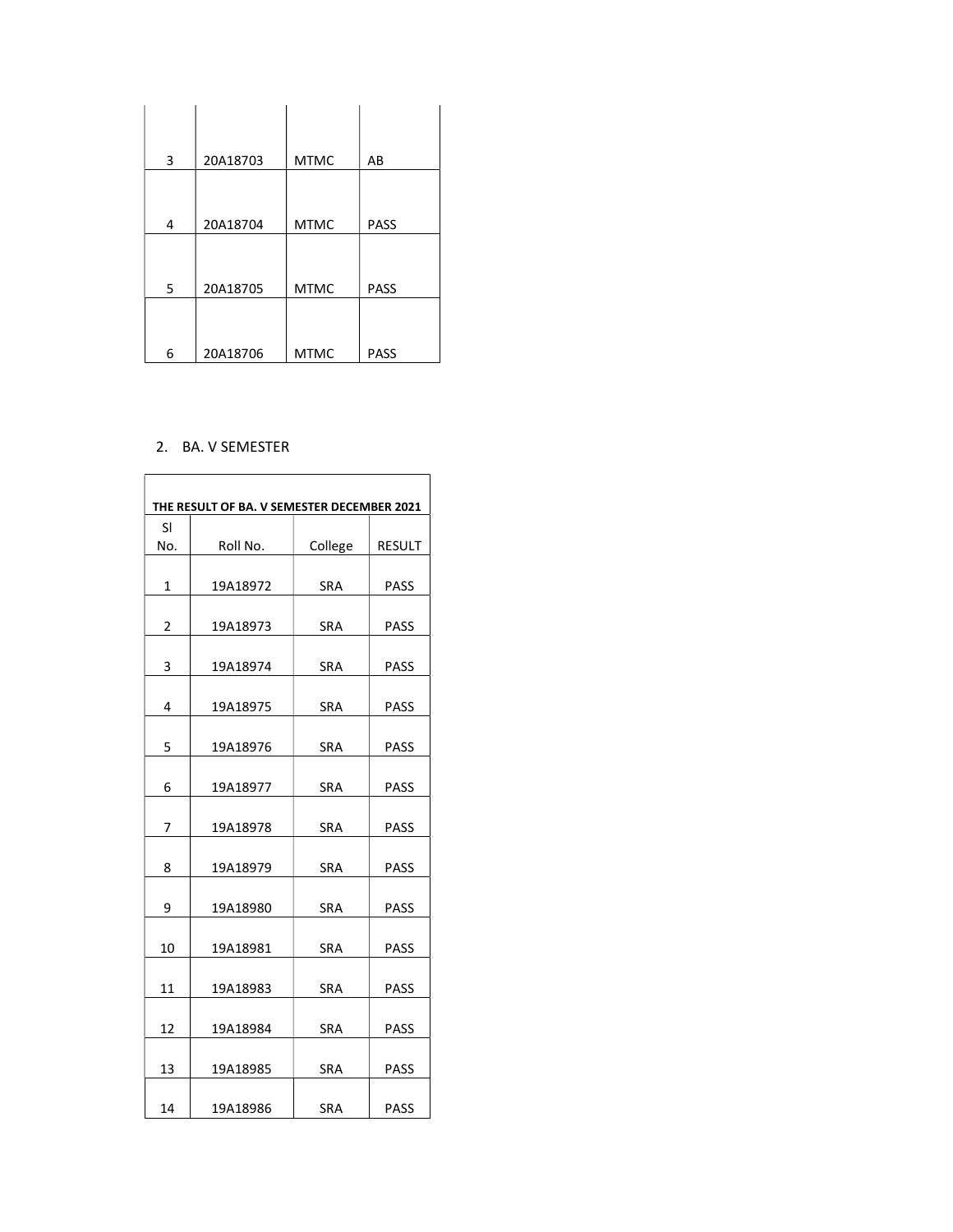| 15             | 19A18987 | <b>SRA</b>   | <b>PASS</b> |
|----------------|----------|--------------|-------------|
| 16             | 19A18988 | SRA          | PASS        |
| 17             | 19A18989 | SRA          | PASS        |
| 1              | 19A18951 | KGIHE        | PASS        |
| $\overline{2}$ | 19A18952 | KGIHE        | PASS        |
| 3              | 19A18953 | <b>KGIHE</b> | <b>PASS</b> |
| $\mathbf{1}$   | 18A18700 | <b>MTMC</b>  | <b>PASS</b> |
| $\overline{2}$ | 19A18701 | <b>MTMC</b>  | <b>PASS</b> |
| 3              | 19A18702 | <b>MTMC</b>  | PASS        |
| 4              | 19A18703 | MTMC         | PASS        |
| 5              | 19A18704 | <b>MTMC</b>  | <b>PASS</b> |
| 6              | 19A18705 | <b>MTMC</b>  | <b>PASS</b> |
| 7              | 19A18706 | MTMC         | PASS        |
| 8              | 19A18707 | <b>MTMC</b>  | PASS        |
| 9              | 19A18708 | <b>MTMC</b>  | PASS        |
| 10             | 19A18709 | <b>MTMC</b>  | PASS        |
| 11             | 19A18710 | <b>MTMC</b>  | <b>PASS</b> |
| 14             | 19A18851 | <b>DPBC</b>  | <b>PASS</b> |
| 2              | 19A18852 | <b>DPBC</b>  | PASS        |
| 3              | 19A18853 | DPBC         | <b>PASS</b> |
| 4              | 19A18854 | <b>DPBC</b>  | PASS        |
| 5              | 19A18856 | <b>DPBC</b>  | PASS        |
| 6              | 19A18857 | <b>DPBC</b>  | PASS        |
| 7              | 19A18859 | DPBC         | PASS        |
| 8              | 19A18860 | <b>DPBC</b>  | <b>PASS</b> |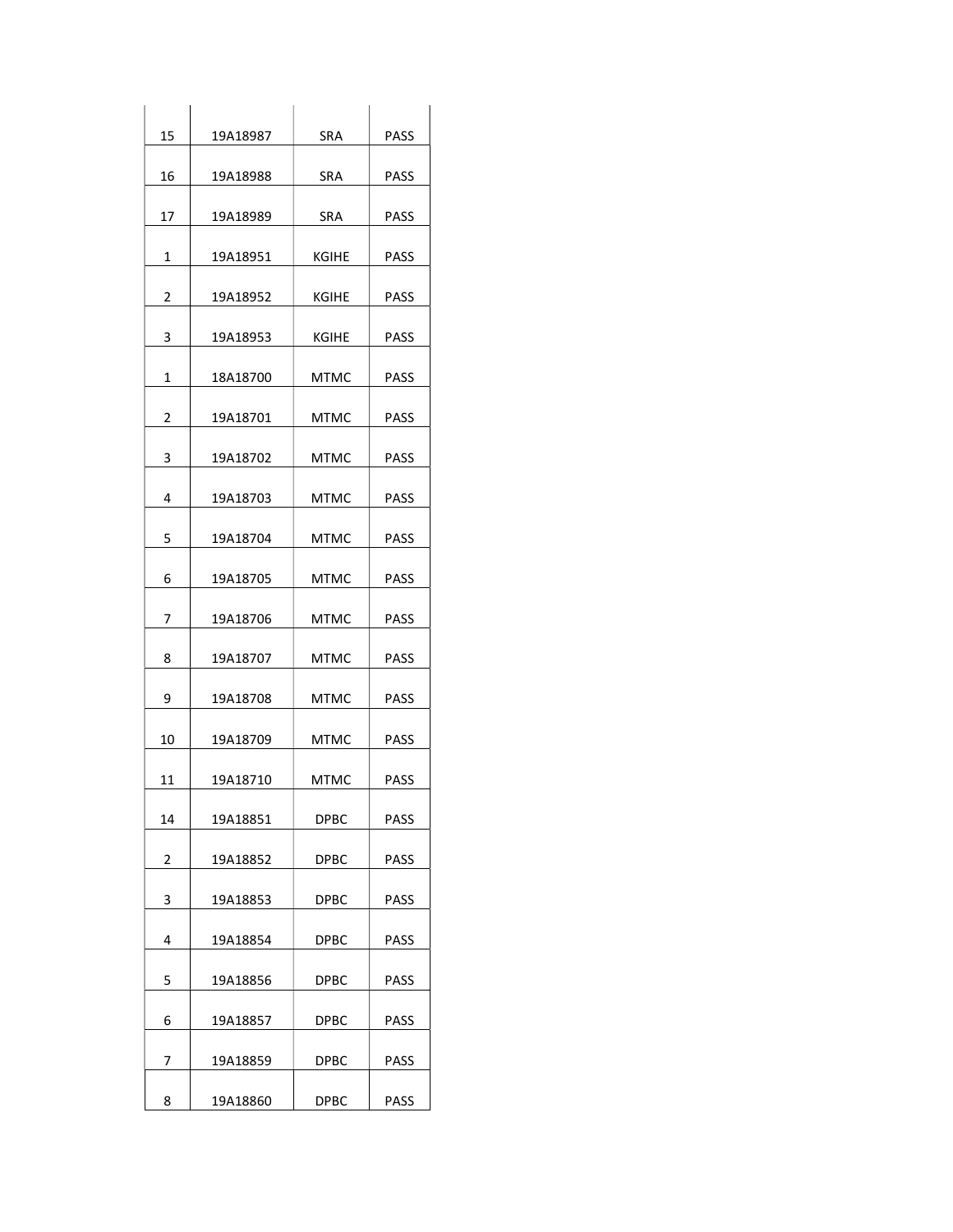| 9  | 19A18863  | <b>DPBC</b> | <b>PASS</b> |
|----|-----------|-------------|-------------|
|    |           |             |             |
| 10 | 19A18864  | <b>DPBC</b> | AR          |
| 11 | 19A18865  | <b>DPBC</b> | <b>PASS</b> |
| 12 | 19A18866  | <b>DPBC</b> | <b>PASS</b> |
| 13 | 19A18867  | <b>DPBC</b> | <b>PASS</b> |
| 14 | 19A18868  | <b>DPBC</b> | FAIL        |
| 15 | 19A18869  | <b>DPBC</b> | <b>PASS</b> |
| 16 | 19A18870  | <b>DPBC</b> | <b>PASS</b> |
| 17 | 19A18872  | <b>DPBC</b> | <b>PASS</b> |
| 18 | 19A18873  | <b>DPBC</b> | <b>PASS</b> |
| 19 | 18A18855  | <b>DPBC</b> | <b>PASS</b> |
| 20 | 17DA18715 | <b>DPBC</b> | <b>PASS</b> |

 ( Dr. Bijay Raji) Controller of Examinations

No.Exam-3044/UG/2015 ( VoI-II ) Dated Rono Hills the 11 th January'2022

Copy to :-

- 1. The Secretary to Hon'ble Governor of Arunachal Pradesh and Chief Rector,Rajiv Gandhi University, Itanagar for information.
- 2. The Director (Higher Education), MHRD, govt. of India, New Delhi for information.
- 3. The Secretary, University Grant Commission, Bahadur Shah Zafer Marg, New Delhi-110002 for information .
- 4. PS to Vice-Chancellor,Rajiv Gandhi University for favour of information to Vice-Chancellor.
- 5. The All Deans, Rajiv Gandhi University for information.
- 6. The Registrar, Rajiv Gandhi University for information.